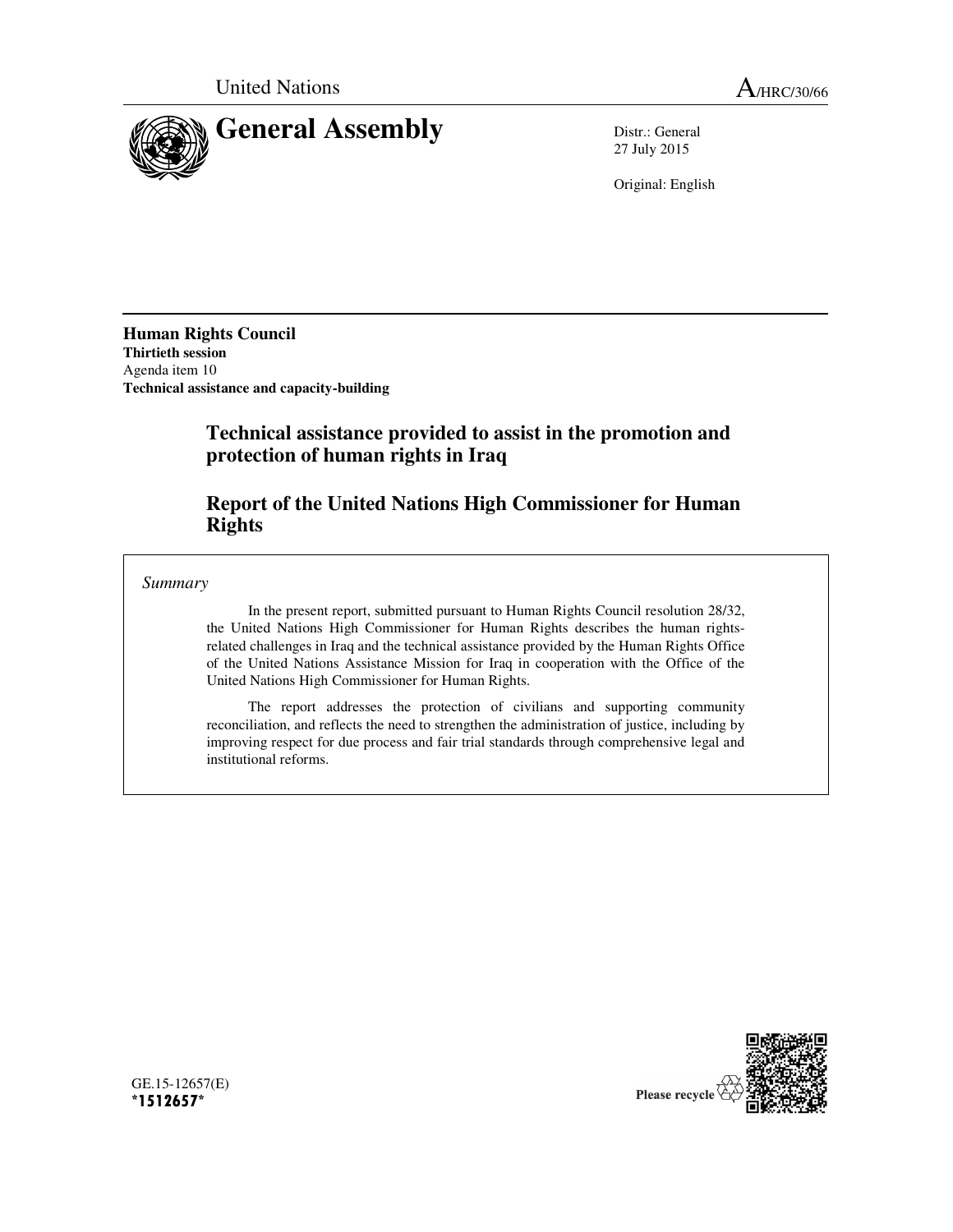# Contents

|                   |           |  | Page           |
|-------------------|-----------|--|----------------|
| - L               |           |  | $\overline{3}$ |
| П.                |           |  | 3              |
| Ш.                |           |  | 5              |
|                   |           |  | 5              |
|                   | <b>B.</b> |  | $\overline{7}$ |
|                   |           |  | 11             |
|                   | D.        |  | 13             |
|                   | Е.        |  | 14             |
| $\mathbf{IV}_{-}$ |           |  | 16             |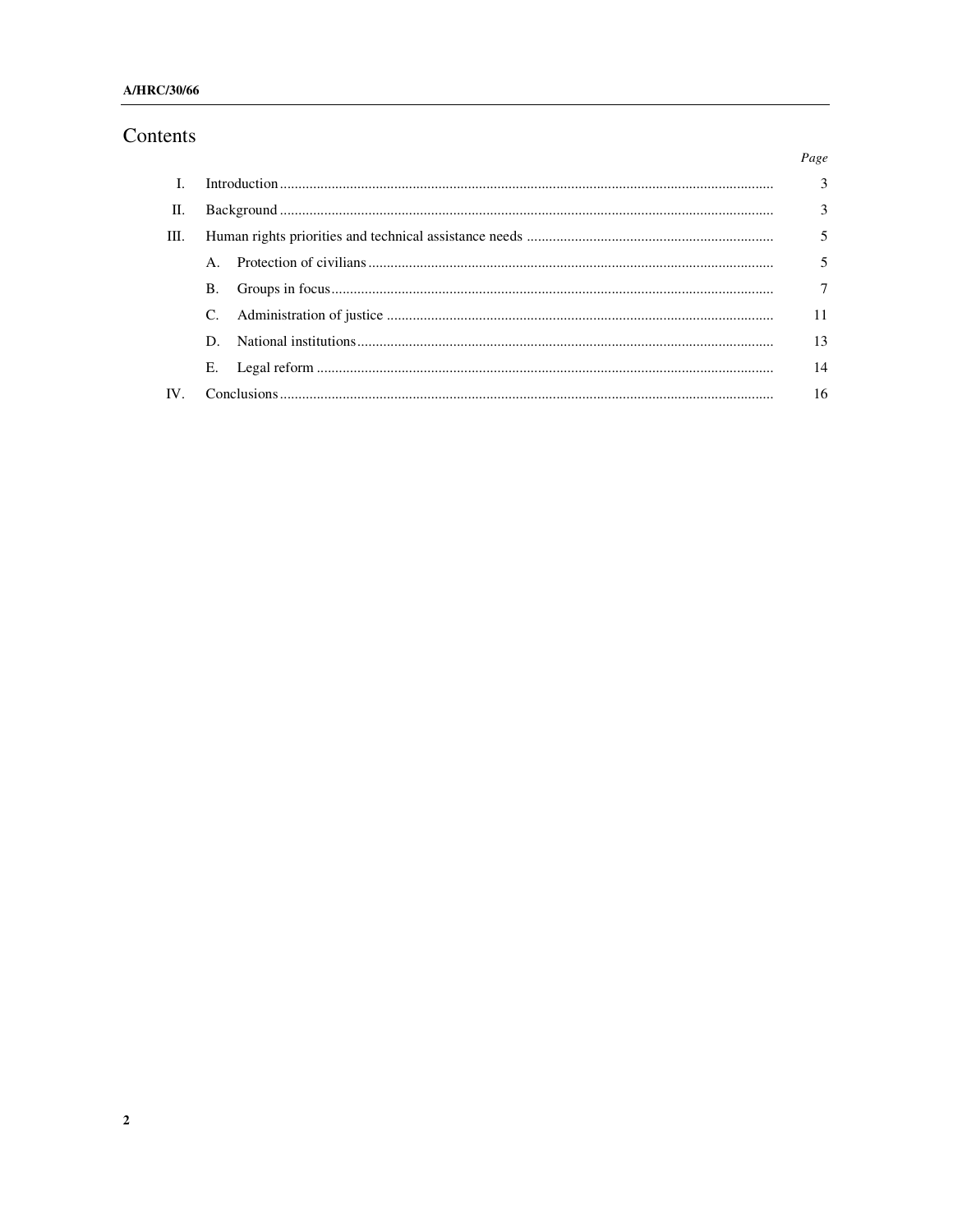# **I. Introduction**

1. The present report, submitted pursuant to Human Rights Council resolution 28/32, was prepared in cooperation with the Human Rights Office of the United Nations Assistance Mission for Iraq (UNAMI). The Office of the United Nations High Commissioner for Human Rights (OHCHR) continues to assist UNAMI in implementing its mandate on the promotion and protection of human rights in Iraq. UNAMI is located in Baghdad and has field offices in Basra, Erbil and Kirkuk. Despite the difficult security situation, UNAMI continues to conduct its activities in governorates of Iraq in coordination with relevant governmental and non-governmental institutions.

# **II. Background**

2. The human rights situation in Iraq remains alarming in the light of violations and abuses committed by the so-called Islamic State in Iraq and the Levant (ISIL) and associated groups. The non-international armed conflict continues to affect large areas of the Anbar, Diyala, Kirkuk, Ninewa and Salah al-Din Governorates, while acts of violence and terrorism continue in Baghdad and other areas of the country. On 13 March 2015, OHCHR expressed its concern about the situation in Iraq in its report on the human rights situation in the light of abuses committed by the so-called Islamic State in Iraq and the Levant and associated groups. $<sup>1</sup>$ </sup>

3. In March, Iraqi security forces and associated forces began military operations to retake Tikrit, Salah al-Din Governorate from ISIL, which had held the town since June 2014. Military operations commenced on 2 March with an assault by about 30,000 Iraqi security personnel, Popular Mobilization Units, armed groups and tribal fighters. Booby traps, roadside bombs and snipers impeded Iraqi and associated forces in taking the town. The offensive was halted on 14 March, ostensibly pending the arrival of reinforcements and to allow civilians to leave the city, but resumed on 27 March. Prime Minister Haidar al-Abadi announced that the State had retaken control of Tikrit on 31 March.

4. On 13 April, ISIL attacked the country's largest refinery, in Baiji, Salah al-Din Governorate, a strategically important facility accounting for more than a quarter of the State's oil refining capacity. ISIL surrounded the refinery and set fire to three oil storage tanks. On 21 May, Iraqi security forces reportedly broke the siege by ISIL. Clashes continued, with ISIL targeting the Iraqi forces with suicide vehicle-borne improvised explosive devices. ISIL fighters reportedly set areas of the refinery on fire to hinder the advance of Iraqi forces. Gains by the Iraqi forces and the Popular Mobilization Units were announced, but reportedly suffered heavy casualties on 6 June after the detonation of one or more improvised explosive devices. On 9 June, ISIL reportedly advanced into the city in the wake of a number of suicide and mortar attacks. At the end of the period under review, heavy fighting around Baiji was continuing.

5. On 9 April, the Government of Iraq began military operations against ISIL in Anbar; the next day, ISIL launched an attack on Ramadi District on multiple fronts. On 9 May, the authorities began enlisting 1,000 new recruits to a Sunni militia to assist the Iraqi security forces in Anbar. By 16 May, the city had fallen to ISIL, which then began moving eastwards. Reportedly, some 3,000 Popular Mobilization Forces were deployed to the Habbaniyah airbase to fight ISIL, while 60,000 fighters were deployed to Baghdad to protect the city.

ı

<sup>&</sup>lt;sup>1</sup> A/HRC/28/18.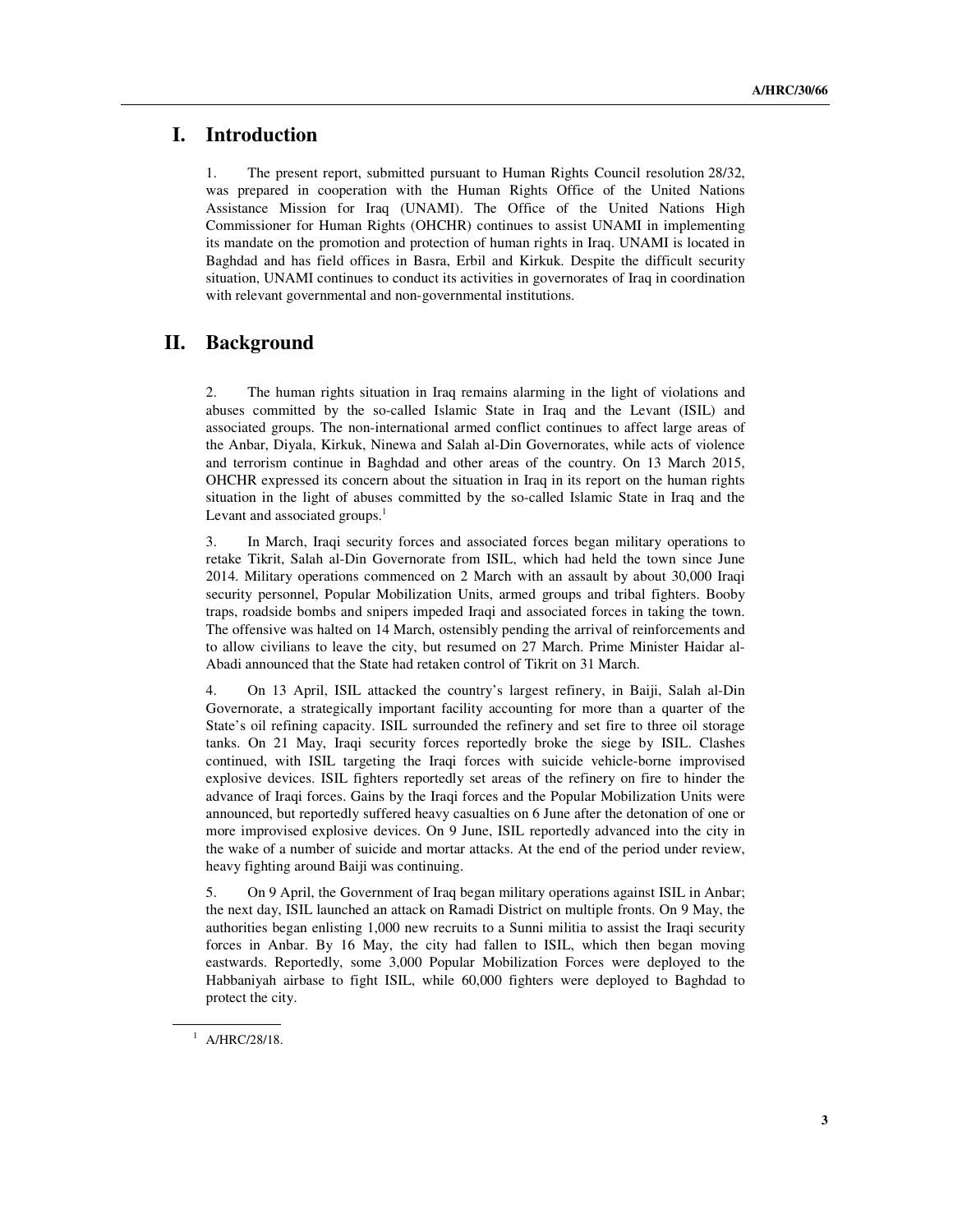6. After the fall of Ramadi, reports received contained allegations that ISIL had abducted and executed a significant number of civilians and captured Iraqi security personnel. There were also allegations that ISIL was preventing civilians from leaving the city. By 26 May, 220,164 people had fled Ramadi and its environs.<sup>2</sup> Large numbers of internally displaced persons made their way towards Baghdad, Karbala and Babil Governorates, although many were denied entry unless they had a sponsor resident.

7. In late May, ISIL seized al-Walid border crossing between the Syrian Arab Republic and Iraq, launched an offensive to retake Anbar and carried out attacks east of Fallujah using vehicle-borne improvised explosive devices, killing at least 17 soldiers.

8. On 2 June, ISIL reportedly closed the gates of a dam in Ramadi, cutting water supplies to al-Khalidiya and al-Habbaniya to the east, which were held by Iraqi security forces and Popular Mobilization Units. Possibly as a result, the level of water in Thi-Qar Governorate dropped, in some places critically. On 4 June, several sheikhs and tribal leaders from Anbar reportedly pledged allegiance to ISIL after a meeting in Fallujah on 3 June. It is not clear whether support was pledged under duress. At the end of the period under review, clashes were continuing in several areas of Anbar.

9. The situation in Ramadi prompted the Kirkuk Provincial Council Security Committee to stop all road movement to and from areas controlled by ISIL on 20 May. On 25 May, the main Kirkuk-Baghdad road was reopened for part of the day. On 3 June, an explosion caused by an airstrike hit a storage facility, causing a significant number of casualties and damage to surrounding structures. Some reports indicated that the facility contained chemical fertilizers, while others claimed that it was used to build improvised explosive devices. One Council member informed media outlets that 150 civilians had been killed and wounded, including women and children, in addition to 100 ISIL militants.

10. During the period under review, Diyala Governorate witnessed a steady increase in attacks targeting members of its communities, culminating in May with 22 verified incidents, including at least 28 killings and 13 abductions. In most incidents, perpetrators remain unidentified. Explosions and attacks continued through June, with an individual detonating a vehicle-borne improvised explosive device at a security checkpoint in Baladruz on 6 June. The incident killed at least 11 civilians and wounded 14 others.

11. ISIL marked the one-year anniversary of the capture of Mosul, Ninewa Governorate. It continued to have control over all aspects of everyday life in the city. Dress codes have been imposed and freedom of movement is severely restricted. ISIL has imposed its own education curriculum, and demands steep rents and taxes. Punishment for violating ISIL rules is severe, often imposed by its self-appointed courts, and included flogging, amputation, beheading, stoning, immolation and other cruel and unlawful punishment. Reports have been received of a food scarcity in some areas under ISIL control in the Governorate.

12. In May, ISIL issued new instructions through mosques, pamphlets and its local radio channel ahead of the holy month of Ramadan. According to the instructions, women are not allowed to leave their home from dawn to sunset, and no stores, except grocery stores and pharmacies, may open during this period. On 17 May, ISIL divided Ninewa Governorate into three "states" – Jazeera, Tigris and Ninewa – and appointed a *wali* for each one. An order was also issued preventing residents from leaving Mosul, save for medical emergencies. In mid-June, local media reported that ISIL had banned grain exports from Mosul and was demanding a share of harvests from farmers.

ı

<sup>2</sup> International Organization for Migration (IOM) Displacement Tracking Matrix, Round XXI – May 2015.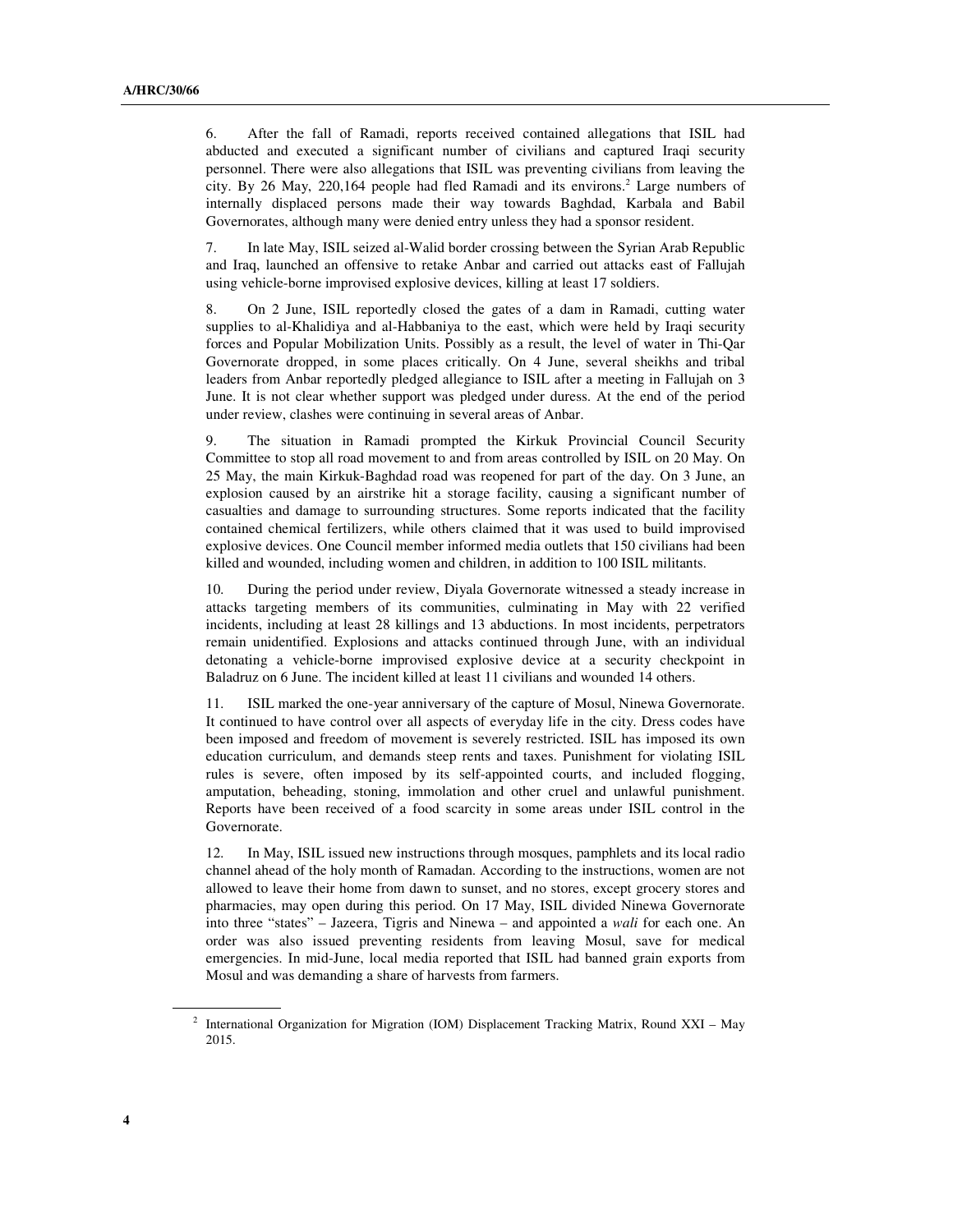13. In Baghdad, terrorist attacks with improvised explosive devices were made on a daily basis, killing and wounding civilians. Unidentified bodies continued to be found around Baghdad and its outlying areas.

14. UNAMI/OHCHR continued to monitor and report on the human rights situation. UNAMI/OHCHR has repeatedly called upon all armed groups to comply strictly with applicable international humanitarian and human rights law and to take all feasible precautions to spare civilians the effects of hostilities. UNAMI and OHCHR issued joint reports on the protection of civilians in the armed conflict in Iraq on 18 August  $2014$ ,  $326$ September  $2014<sup>4</sup>$  and 23 February 2015.<sup>5</sup> They also issued joint reports on the death penalty in Iraq in October 2014,<sup>6</sup> and on the judicial response to allegations of torture in February  $2015<sup>7</sup>$  The ongoing hostilities and violence have, however, had a severe impact on the ability of UNAMI and OHCHR to verify furthermore allegations in areas under the control of ISIL or to provide technical assistance in those areas.

# **III. Human rights priorities and technical assistance needs**

## **A. Protection of civilians**

ı

### **1. Impact of the conflict on civilians**

15. From 1 January 2014 to 31 May 2015, UNAMI/OHCHR recorded at least 46,114 civilian casualties (15,612 killed and 30,502 wounded) as a result of the non-international armed conflict in Iraq.<sup>8</sup> Owing to severe limitations to the capacity of UNAMI and OHCHR to verify reports of civilian casualties, these figures should be regarded as the minimum. Additionally, the number of civilians killed as a result of secondary effects of violence, such as lack of access to food, water or medicine, is unknown.

16. UNAMI/OHCHR supported the Government's efforts to fulfil its primary responsibility to protect civilians from the effects of conflict and violence, and to meet its obligations under international human rights and humanitarian law. For instance, in May, it organized training courses for staff members of the National Operations Centre, composed of representatives of various government ministries, on State obligations in relation to international humanitarian law and human rights principles, including principles of proportionality and distinction, and reporting on incidents involving civilian casualties.

<sup>&</sup>lt;sup>3</sup> OHCHR/UNAMI, Report on the Protection of Civilians in the Non International Armed Conflict in Iraq: 5 June – 5 July 2014.

<sup>&</sup>lt;sup>4</sup> OHCHR/UNAMI, Report on the Protection of Civilians in Armed Conflict in Iraq: 6 July – 10 September 2014.

<sup>&</sup>lt;sup>5</sup> OHCHR/UNAMI, Report on the Protection of Civilians in Armed Conflict in Iraq: 11 September – 10 December 2014.

<sup>&</sup>lt;sup>6</sup> OHCHR/UNAMI, Report on the Death Penalty in Iraq, Baghdad, October 2014.

<sup>&</sup>lt;sup>7</sup> OHCHR/UNAMI, Report on the judicial response to allegations of torture in Iraq, Baghdad. February 2015.

<sup>&</sup>lt;sup>8</sup> The civilian casualty figures given in the present report include civilians and civilian police officers, including civilian casualties from Anbar Governorate. UNAMI was prevented from effectively verifying casualties in conflict areas owing to the prevailing insecurity. The figures for casualties from Anbar Governorate, provided by the Anbar Health Directorate, might be underestimated owing to the heightened volatility of the situation and disruptions to services. In some cases, UNAMI was able to verify only partially certain incidents in the governorate.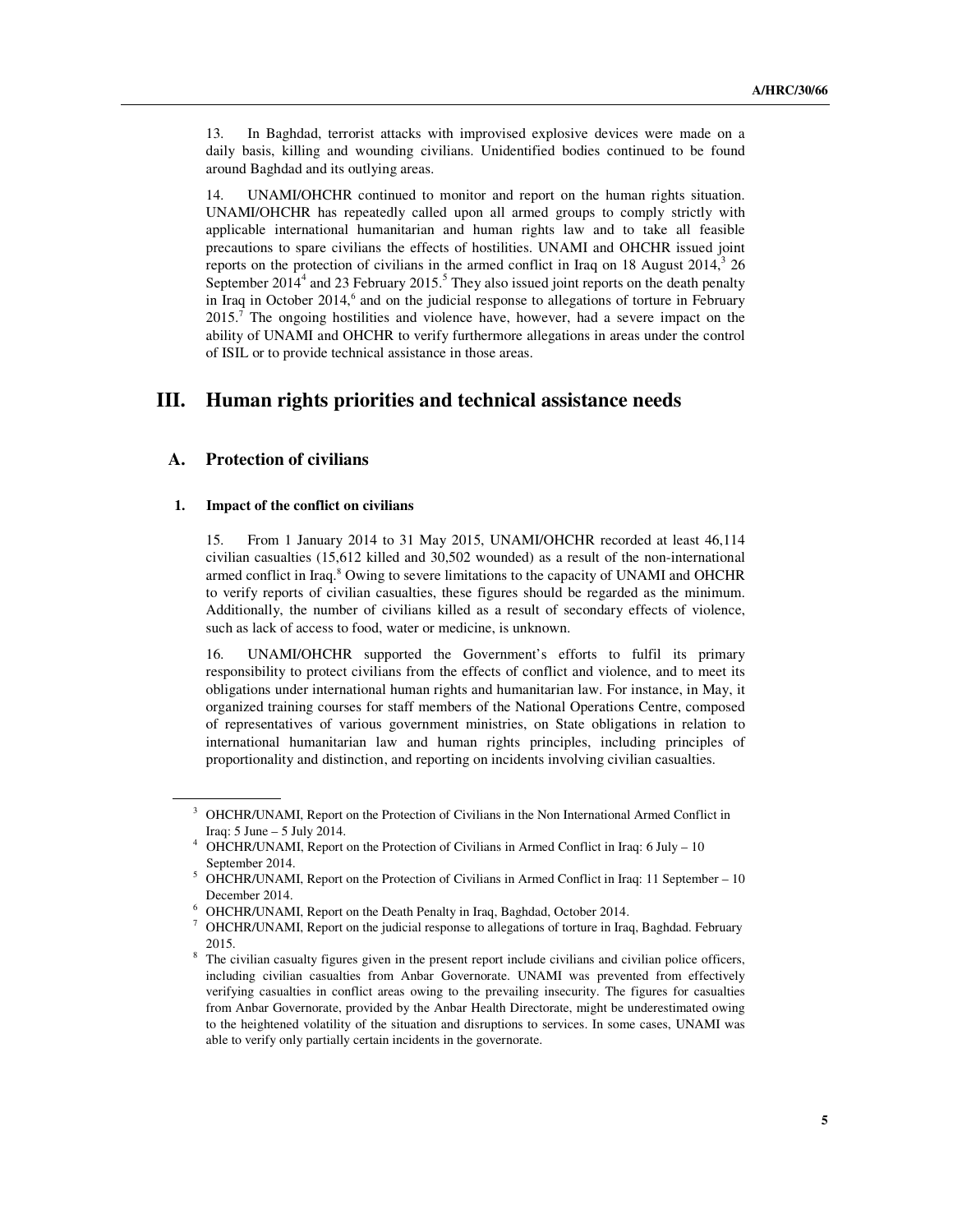17. UNAMI/OHCHR held a round table with Ninewa Provincial Council members in June to discuss the protection of civilians and the need for community reconciliation. The importance of accountability and justice for victims was emphasized as a means of overcoming the cycle of violence.

#### **2. Unlawful killings and abductions**

18. UNAMI/OHCHR continued to receive numerous credible reports of gross violations and abuses of human rights and serious violations of international humanitarian law being perpetrated by ISIL against civilians in an apparent widespread or systematic manner. In some instances, these may amount to war crimes, crimes against humanity, and genocide (see A/HRC/28/18).

19. In particular, ISIL continued to target individuals and groups, including former members of the Iraqi security forces, public figures, professionals and persons perceived to be associated with the Government or against ISIL ideology or rule. Sources reported that, on 9 June, ISIL killed 134 former members of the Iraqi security forces by shooting them in the head in Mosul, Ninewa. The victims had been held captive for months and forced to "repent" to ISIL, whose members suspected that they intended to join forces to liberate Mosul. Reports received described how ISIL also targeted and murdered religious and community leaders, as well as professionals, including journalists and doctors, who refused to conform to its rules or to work in its service.

20. ISIL carried out executions following sentences imposed its self-appointed courts, particularly in Mosul. Sources reported that residents were gathered and forced to watch executions and other cruel treatment. Often reasons for killings and abductions were unknown.

21. UNAMI/OHCHR also received reports of abuses and violations perpetrated by the Iraqi security forces and associated forces. In some cases, civilians and civilian infrastructure appear to have been directly targeted during military operations; in other cases, military operations may have been carried out without proper regard for the principles of distinction and proportionality. Reports indicated that some armed forces were operating outside of government control and perpetrating a range of violations and abuses, including unlawful killings, abductions and destruction of property in areas recently liberated from ISIL.

22. UNAMI/OHCHR also received reports of targeted attacks and reprisals against persons believed to support or to be associated with ISIL, particularly Sunni Arab community members. In early June, a video was posted on the Internet purporting to show members of a militia burning the body of a man hanging by his feet, reportedly in Garma, north-east of Fallujah, Anbar Governorate. Members of the militia are heard accusing the man of having been a member of ISIL.

23. UNAMI/OHCHR documented human rights abuses and violations committed by unidentified perpetrators. Detonation of improvised explosive devices in public places, unlawful killings and abductions continued to be reported in large numbers, particularly in Baghdad, as well as in other areas of the country not directly affected by the armed conflict. Targeted individuals included parliamentarians, tribal and religious leaders, judges and other public officials.

## **3. Destruction of civilian property and infrastructure**

24. ISIL continued deliberately to target civilian objects in attacks, in particular the property of individuals perceived to oppose ISIL, including the homes of tribal leaders, public officials and local leaders, as well as government buildings. UNAMI/OHCHR also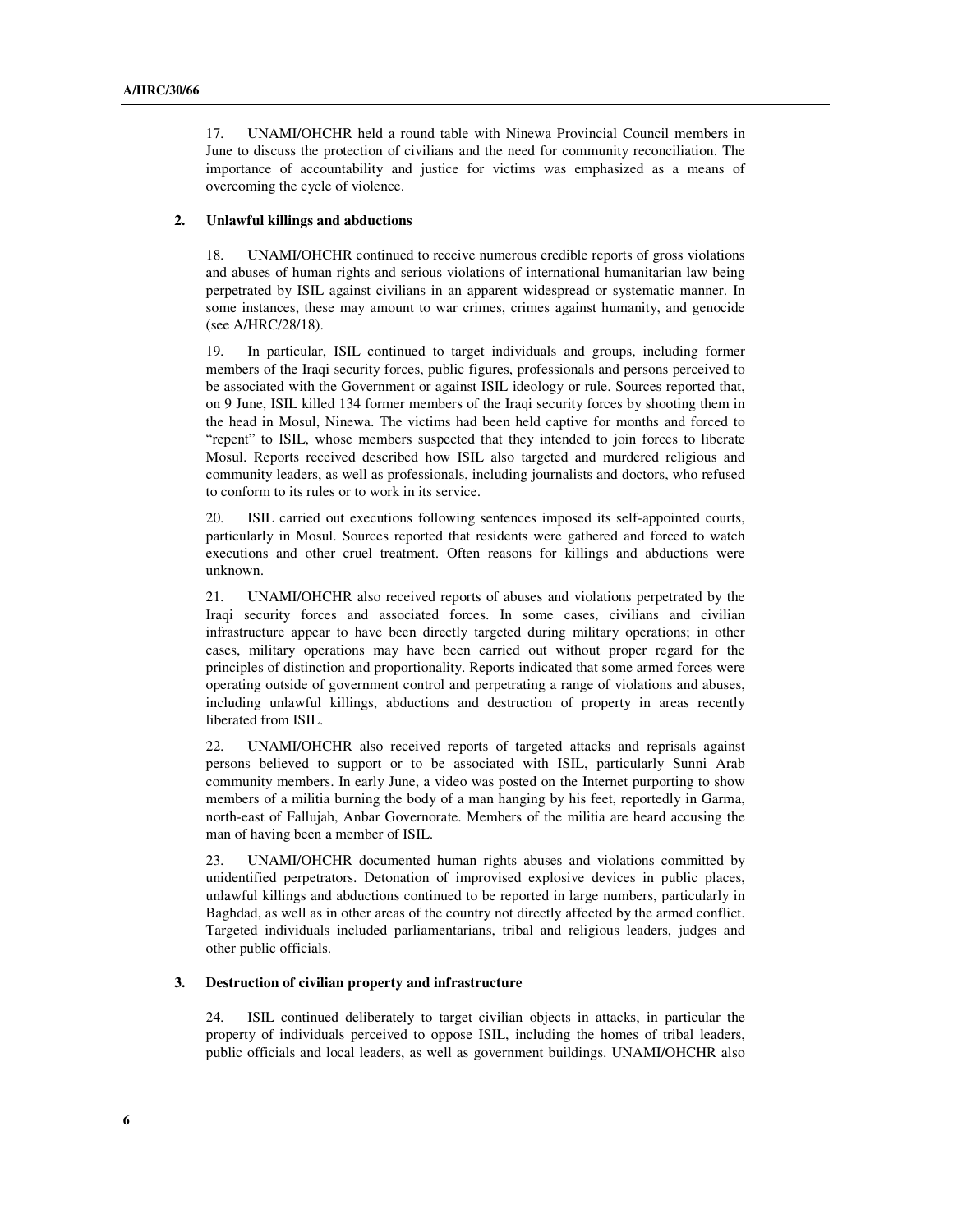verified reports that ISIL had planted explosives in homes when retreating from territory, killing civilians when they returned.

25. ISIL also continued to destroy places of religious and cultural significance, which ISIL considers to be un-Islamic, including mosques, churches, ancient sites, shrines, tombs and graves. ISIL loots the sites before destroying them.

26. UNAMI/OHCHR also received allegations that pro-government forces had destroyed civilian property. On 1 April, UNAMI received reports that militias had looted and burned more than 200 civilian homes and 300 shops in Tikrit, Salah al-Din Governorate in the first 48 hours of the liberation of the city. The Prime Minister established a committee to investigate the events. The committee issued a statement noting that 67 homes and 85 shops were burned down in Tikrit at the beginning of April. UNAMI met with tribal and community representatives from Tikrit to discuss these reports, as well as the alleged targeting of civilians by militia forces. The means of creating conditions for the safe, dignified and voluntary return of displaced persons to their homes were also discussed.

## **B. Groups in focus**

### **1. Women**

27. The 2005 Constitution provides for fundamental women's rights, including equal treatment before the law. UNAMI/OHCHR nonetheless observed that Iraqi women continued to face violence, discrimination and unequal treatment. Cases of domestic violence are believed to go largely unreported and unpunished, and victims remain largely unprotected. The lack of comprehensive official statistics on domestic violence prevents a full understanding and the formulation of a proper response to such cases.

28. Strengthening the legal protection framework against gender-based violence continues to be a priority. The draft family protection law, the text of which substantively fails to meet the State's obligations under international law, has been pending before the Council of Representatives. The draft shelter policy for victims of domestic violence also remained under review. The Criminal Code No. 111 of 1969 continues to permit "honour" as a lawful defence in crimes alleging violence against women and family members, although it is reported that many hundreds of women die from honour killings each year. UNAMI/OHCHR also received credible reports of women being trafficked inside Iraq. Women remain underrepresented in public life.

29. The family protection units of the Iraqi police, aimed at providing protection to victims of domestic violence, are underresourced and understaffed, and remain inaccessible to most victims; consequently, women who are the victims of domestic and other forms of gender-based violence still have nowhere to seek sanctuary or to claim their legal rights. Those who seek protection are often housed in women's prisons and detention centres.

30. In the Kurdistan region of Iraq, the full realization of women's rights continues to be hindered by a number of factors, including deep-rooted patriarchal norms, legislative gaps and a culture of silence. The participation of women in political life remains limited. The Government of the Kurdistan region of Iraq has, however, introduced a number of legislative, institutional and policy reforms aimed at addressing violence against women and other forms of discrimination.

31. The ability of women to enjoy a full range of human rights has deteriorated considerably with the ongoing armed conflict. ISIL, in particular, continues to perpetrate gross violations of women's rights. It has imposed strict codes of behaviour, including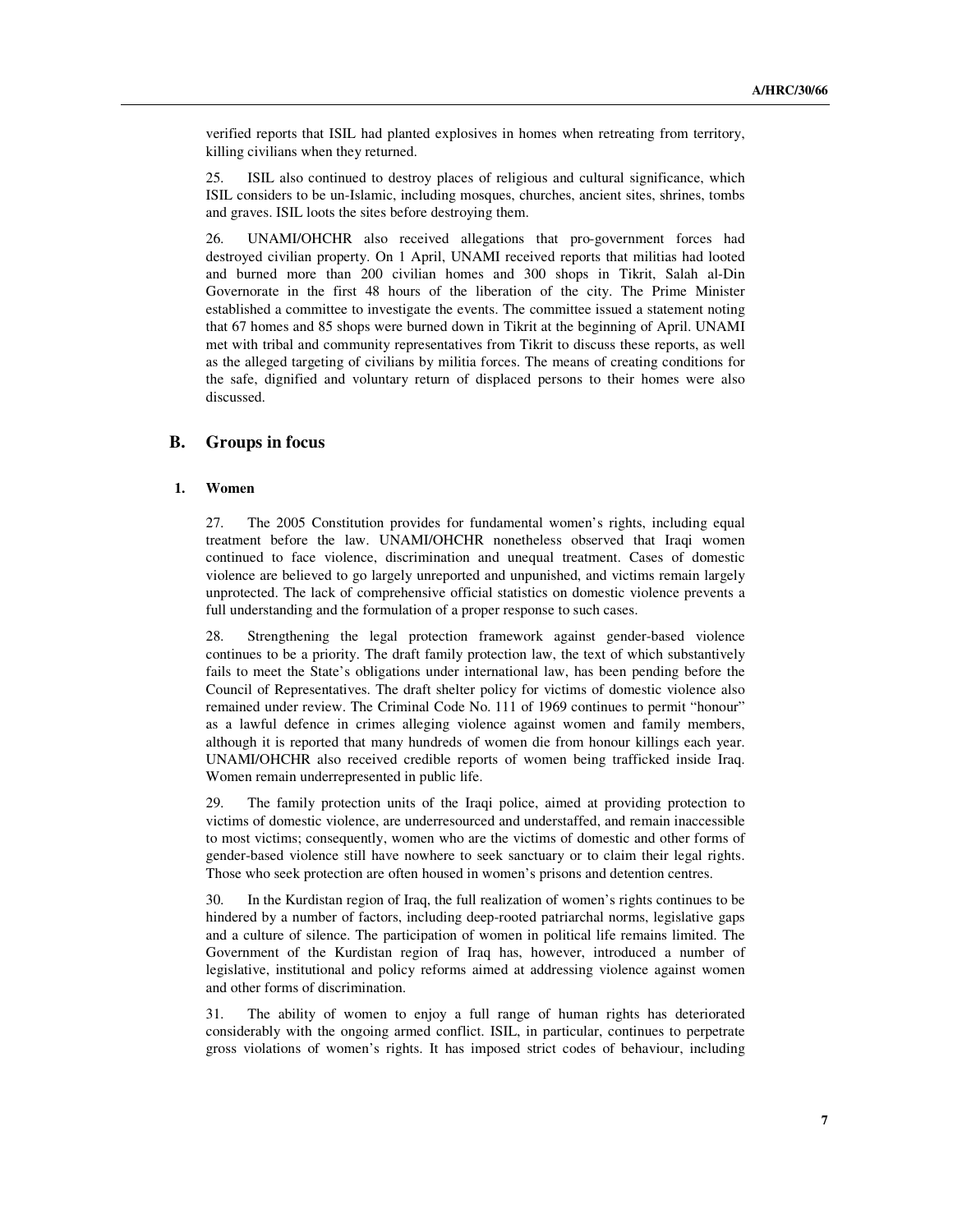regulations concerning dress and freedom of movement. Women must be fully covered while in public and are only allowed to move in public in the company of an appropriately related male chaperone. Severe forms of punishment are imposed for non-compliance, including fines, lashings and even execution.

32. ISIL continued to target female community and political leaders, subjecting them to abduction, torture and murder. UNAMI/OHCHR continued to receive reports that women and girls held by ISIL, particularly those from ethnic and religious minority communities such as the Yezidi and others, are subjected to harrowing acts of sexual and physical violence and to sexual slavery. UNAMI/OHCHR believes that there may still be as many as 3,500 women and children, and some men, predominantly Yezidi, but also other ethnic and religious communities who are still being held by ISIL. Sexual violence appears to be used by ISIL as a deliberate tactic in targeting diverse ethnic and religious communities.

33. UNAMI/OHCHR works with a range of counterparts, including government actors, institutions, civil society groups and women's right defenders to monitor women's rights to raise awareness and build capacity of local actors. For instance, in the Kurdistan region of Iraq, UNAMI is working with the Directorate for Combating Violence against Women to promote respect for key human rights standards and to raise awareness about violations against women.

34. In mid-May, UNAMI/OHCHR met with a member of the Board of Commissioners of the Iraq High Commission for Human Rights to discuss concerns regarding allegations of violations and abuse of internally displaced persons perpetrated by security forces, including alleged sexual violence. On 2 June, UNAMI/OHCHR also met with the Chairperson of the Committee on Women of the Basra Provincial Council to discuss the protection of civilians and the vulnerability of women and girls during armed conflict. It provided technical advice on the responsibility of State actors and actions to be taken to ensure the protection of women and girls.

35. UNAMI/OHCHR will also seek to implement, inter alia*,* a number of projects to strengthen the Iraqi legal system and institutions, in particular to address sexual and genderbased violence and to promote gender equality in compliance with international human rights law; to further increase participation of human rights defenders and journalists, including women, in public life at the international, national and local levels; and to increase access to psychosocial support for victims of torture and sexual and gender-based violence.

#### **2. Children**

36. Children have been the victims of violence associated with the hostilities and been severely affected by the denial of access to humanitarian assistance and the disruption to education caused by the ongoing conflict. UNAMI/OHCHR also continued to receive reports of forced recruitment and use of children in hostilities by ISIL.

37. The ISIL recruiting campaign continued, with reports in mid-May that ISIL fighters were visiting high schools in Mosul and demanding that students as young as 14 pledge allegiance to the group and to fight in its forces. ISIL subsequently announced at schools and universities that all male students must join ISIL after completing their exams. ISIL posted videos on the Internet purporting to show children being taught its ideology and trained to become fighters. The children in the videos appeared to be as young as 12. Another video appeared to show captured Yezidi children as young as seven being indoctrinated. UNAMI/OHCHR received reports that ISIL has used children as fighters in areas of Sinjar and Zummar in Ninewa Governorate.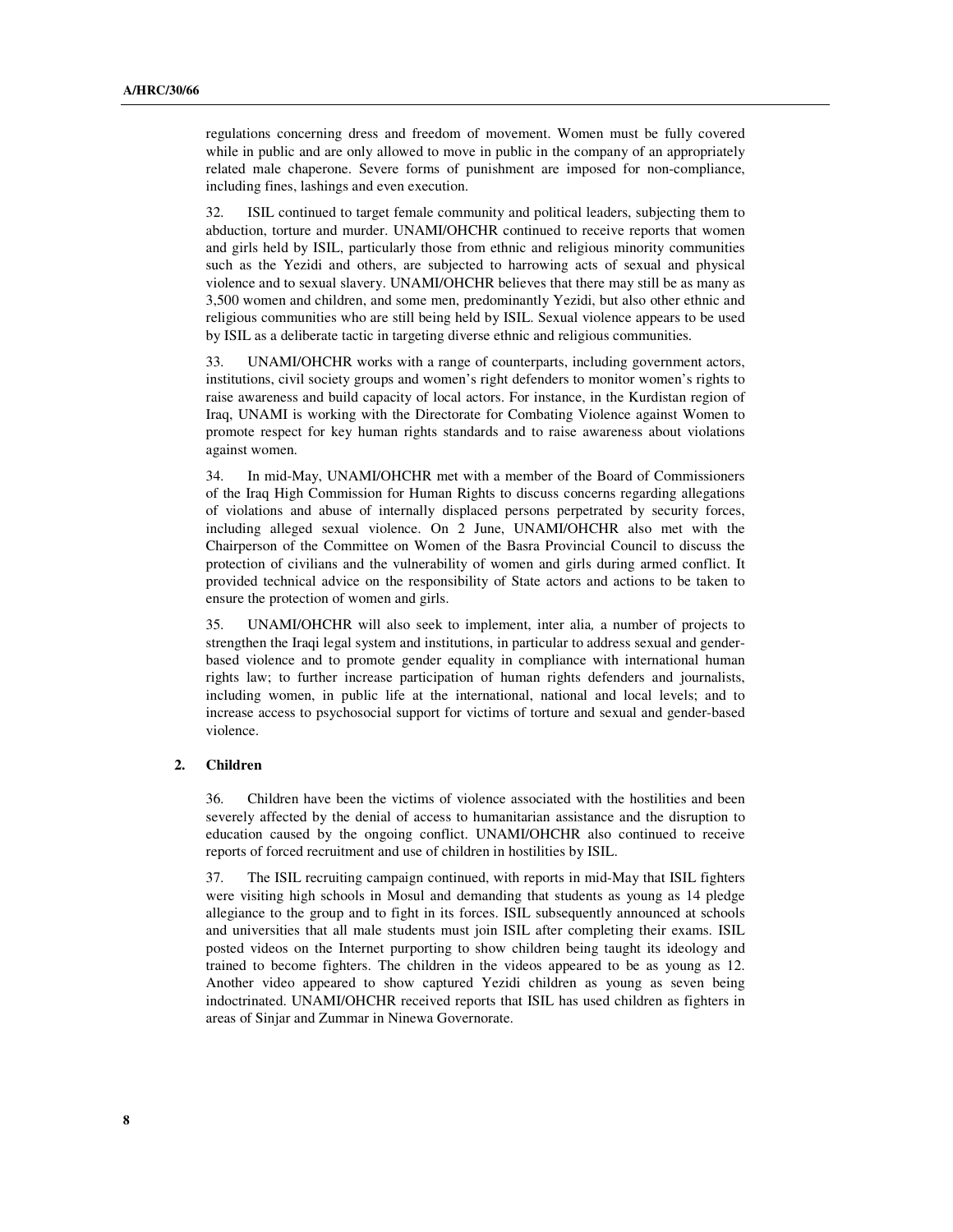38. UNAMI/OHCHR works with the United Nations Children's Fund to monitor and report on violations of the rights of children, contributing to the annual report of the Secretary-General on children and armed conflict, and reporting on relevant violations to the Security Council by way of a global horizontal note coordinated by the Special Representative of the Secretary-General for Children and Armed Conflict.

### **3. Internally displaced persons**

39. The non-international armed conflict in Iraq resulted in the internal displacement of 3,035,592 civilians from January 2014 to 21 May 2015. Over 70 per cent are from Anbar and Ninewa Governorates. As at 21 May, improvements in the security situation in some areas led to the return of 171,204 displaced persons to their places of origin.<sup>9</sup>

40. UNAMI/OHCHR monitors the situation of internally displaced persons across Iraq and – security conditions permitting – conducts regular visits to camps and other locations where displaced persons have settled. UNAMI liaises with authorities and organizations providing support to displaced persons and raises issues of concern during monitoring visits. UNAMI/OHCHR gave capacity-building assistance to staff providing front-line support to displaced persons. For instance, in early June, UNAMI/OHCHR gave training courses on international human rights standards, with a particular focus on the rights of internally displaced persons, humanitarian principles, and the protection of civilians in conflict, to 45 staff members from four camps for displaced persons in Dohuk Governorate. UNAMI/OHCHR, as a full member of the United Nations country team Protection Cluster, also supports work to address the needs of displaced persons.

41. In southern Iraq, where thousands of displaced families have been hosted in camps and collective centres since June 2014, UNAMI/OHCHR and United Nations country team staff members met with officials from the Ministry of Displacement and Migration in Basra in mid-June. Methods of improving coordination among country team agencies and nongovernmental organizations regarding the protection of civilians were discussed, and UNAMI/OHCHR gave a briefing on international humanitarian law, including on international crimes.

42. UNAMI/OHCHR has consistently advocated for the full respect of the rights of internally displaced persons, particularly their freedom of movement and access to safety and humanitarian assistance. UNAMI/OHCHR regularly liaises with local government actors, including mayors and governors, concerning the rights of displaced persons, and advocates for appropriate measures to ensure their freedom of movement and access to safety while taking security concerns into account. For instance, UNAMI/OHCHR met with a member of the Kirkuk Provincial Council, city council members and several village and community representatives in Kirkuk to discuss authorization procedures for return to liberated areas, the security concerns of displaced persons, the destruction of property, the appropriation of land and access to humanitarian assistance.

43. On 26 May, UNAMI/OHCHR met with members of the Iraqi police in Kirkuk to discuss the situation of internally displaced persons in the city, including access through checkpoints and registration procedures, as well as reports of arrests of displaced persons in certain areas of the city. UNAMI/OHCHR raised concerns regarding the voluntary nature and safety of the prospective return of displaced persons to areas of origin, as well as protection concerns of women and girls, including early marriage, increased prostitution, and the rising number of street children, who are particularly vulnerable to sexual exploitation. UNAMI/OHCHR also met with the Intelligence Police (*Asayish*) of the

ı

<sup>&</sup>lt;sup>9</sup> IOM, Displacement Tracking Matrix (see footnote 2).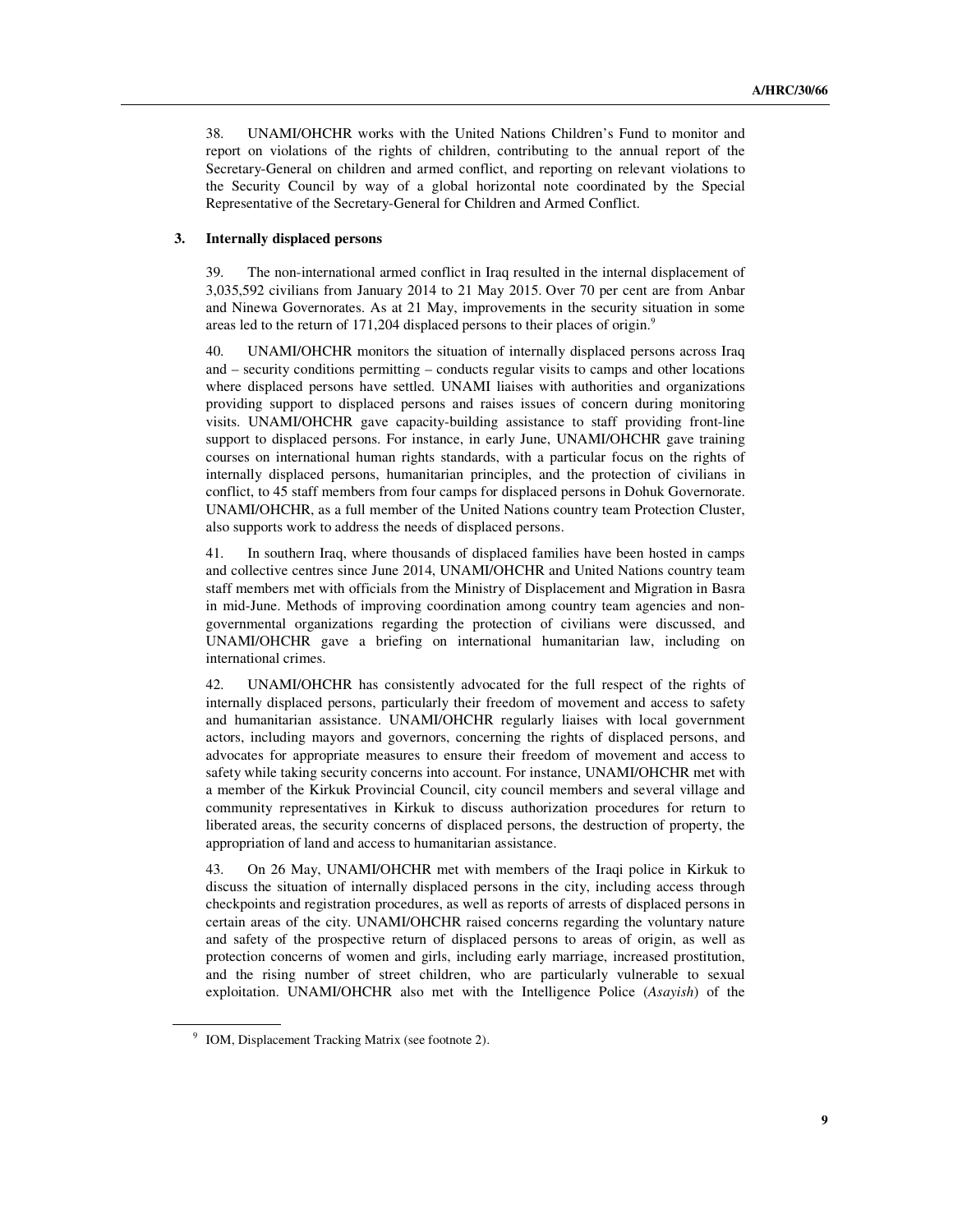Kurdistan region of Iraq in Kirkuk to discuss the security of displaced persons in the city and to raise the issue of alleged forced returns.

44. UNAMI/OHCHR continuously engages with the Ministry of Human Rights and has developed an agreed timetable for the delivery of joint technical assistance, including training courses on human rights and humanitarian law.

45. In early May, UNAMI/OHCHR met with the Minister for Human Rights to discuss allegations that displaced persons from Anbar seeking refuge and protection in Baghdad had been subjected to threats, kidnapping and killings by armed groups. Reports were also received that displaced persons had been forcibly evicted from Baghdad and sent back to Anbar. The Government was urged to investigate these reports and to respect fully the rights of displaced persons to have access to areas of safety.

46. UNAMI monitored cases of arrest and detention of internally displaced persons attempting to reach areas of safety. Reports indicated that many, if not most, of these detainees had been held by authorities without charge for long periods without access to judicial review or legal representation, and their families had not been informed of their whereabouts. UNAMI regularly monitors detention facilities to follow up on such cases and has advocated with security forces and Government authorities to ensure that international due process standards are respected.

#### **4. Ethnic and religious groups**

47. Ethnic and religious groups and minorities in Iraq have endured a history of discrimination and violence. These communities have become more vulnerable owing to the ongoing armed conflict and many have suffered gross violations of their human rights.

48. ISIL has continued to target members of different ethnic and religious communities, including Christians, Faili Kurds, Kaka'e, Sabaeans, Shabak, Shi'a Arabs, Turkmen, Yezidi and others, intentionally subjecting them to a range of abuses and violations of international human rights and humanitarian law. These acts appear to be part of a systematic or widespread policy that aims to suppress, permanently expel or destroy these communities within ISIL areas of control. ISIL continued to publish "justifications", including its requirement to cleanse lands under the control of its self-declared "Islamic caliphate" of "infidels", by forcibly converting, suppressing, expelling or killing people of other faiths or those who do not subscribe to its *takfiri* doctrines. ISIL has imposed on Christians and Sabaeans the requirement to convert to Islam, pay *jezyah* (a protection or toleration tax), be expelled or be killed; for Shias to repent or face penalties (including death) as apostates; and for Yezidi, Kaka'ee and other faith communities (which ISIL regard as infidels) to convert to Islam or be killed. Most recently, ISIL published another "justification" for the sexual enslavement of Yezidi women and other women from communities it regards as *kufaar* (infidels) in its magazine, *Dabiq*.

49. As many as 2,500 men, women and children – predominantly from the Yezidi community but also from other groups – are being held by ISIL. UNAMI/OHCHR fears for their safety and security. Those who have reached safety consistently report lack of basic necessities such as food and hygienic items, forced labour, forced religious conversion, illtreatment, murder and the regular infliction of physical and sexual violence, including sexual slavery and the trafficking of women and children.

50. UNAMI/OHCHR has been monitoring the situation of minority groups in Iraq, and actively working with local communities to promote respect and protection of their rights. UNAMI met with the elected representative of minority communities in the Basra Provincial Council and legislative staff to give advice and make recommendations on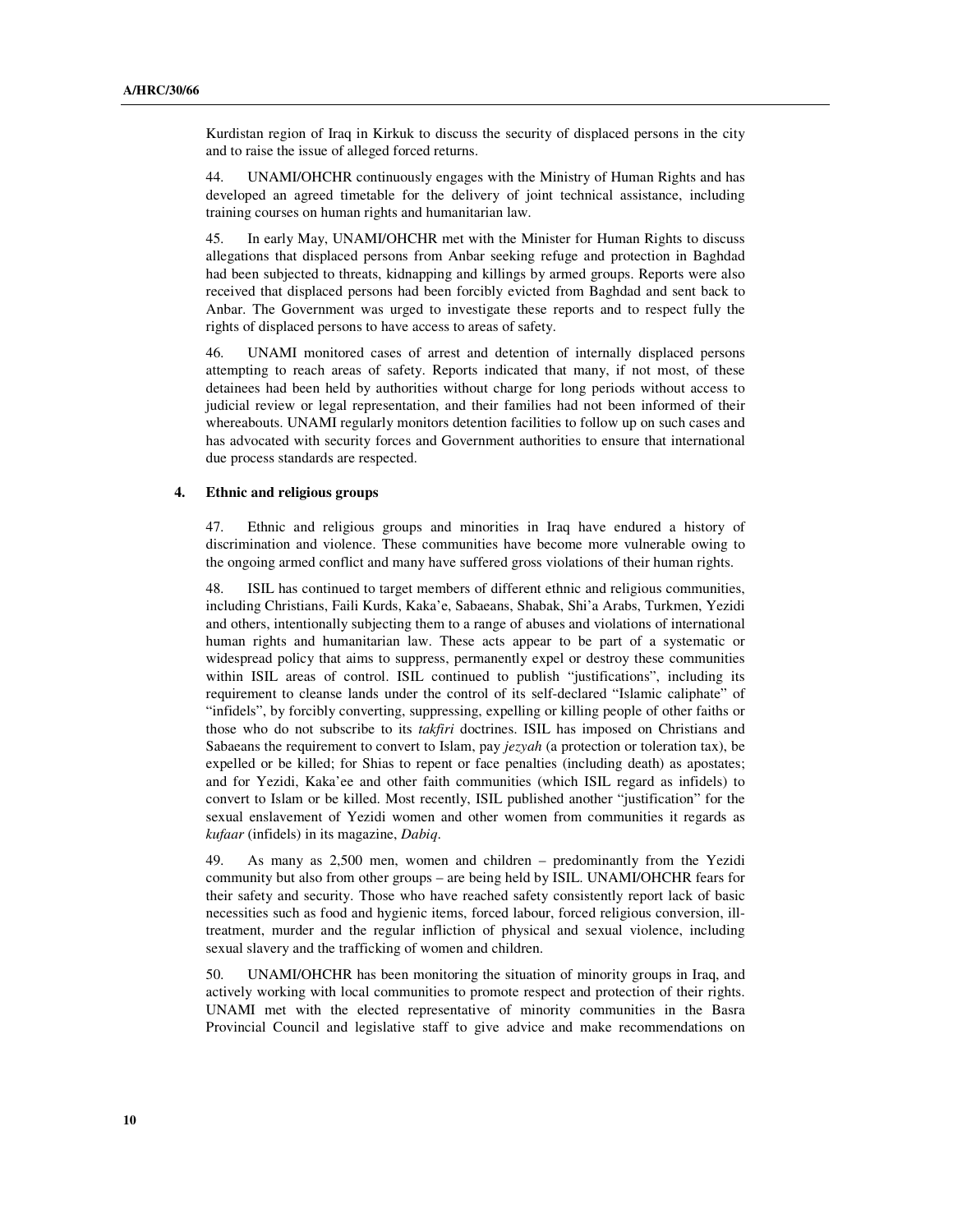international standards regarding the protection of civilians, particularly vulnerable ethnic and religious minorities.

51. In June 2015, UNAMI/OHCHR re-established a committee appointed by a conference on the rights of minorities held in Baghdad in March 2014 and attended by representatives of all minority ethnic and religious communities in Iraq. The participants had agreed to a declaration on the rights of minorities in Iraq and a road map of legislative, policy and other reforms that would strengthen their protection and facilitate their full and equal participation in political, social and economic life. The security situation had prevented the committee from convening any meetings until recently.

52. In the Kurdistan region of Iraq, UNAMI/OHCHR offered technical assistance to members of Parliament regarding draft legislation to establish a minorities council with a mandate to protect and promote the rights of minorities in the region. UNAMI/OHCHR made comments on the draft law, advising that the role of the council be made meaningful through elaboration of its mandate and that the issues of its independence and authority of be clarified.

#### **5. Persons with disabilities**

53. Across Iraq, UNAMI/OHCHR observed that persons with disabilities were often neglected in public discourse dominated by the ongoing armed conflict. They remain among the most vulnerable communities, and face numerous barriers to their full and equal participation in political, social, economic and cultural life. The full impact of the conflict on this group is unknown and the welfare of those living in areas under ISIL control or where conflict is ongoing remains a grave concern.

54. UNAMI has been working with members of the Government and with civil society to improve the enjoyment of rights by persons with disabilities. For instance, it delivered a training workshop on 26 May in coordination with a local non-governmental organization representing people with disabilities. Approximately 20 people with disabilities attended the workshop, together with government officials working on disability-related issues. The participants were trained on methodologies for improving advocacy to promote greater respect for their rights through an increased understanding of the legal regime of protection of persons with disabilities.

# **C. Administration of justice**

#### **1. Judicial system and respect for due process**

55. UNAMI/OHCHR continued to work with relevant government and judicial departments to address shortcomings in the application of due process and fair trial standards. Particular attention is given to respect for procedural guarantees, including the presumption of innocence, access to legal counsel, and consideration of the testimony of witnesses and other evidence provided as opposed to confessions that might have been extracted under duress.

56. UNAMI/OHCHR assists the Government in implementing law, policy and institutional reforms aimed to bring about greater respect for the rule of law, including due process and fair trial standards.

57. In May, UNAMI/OHCHR gave technical assistance to 30 lawyers from Anbar, Baghdad, Diyala and the Kurdistan region of Iraq on the Basic Principles on the Role of Lawyers, human rights standards in the administration of justice, and the legal framework for the protection of internally displaced persons. UNAMI/OHCHR continues to provide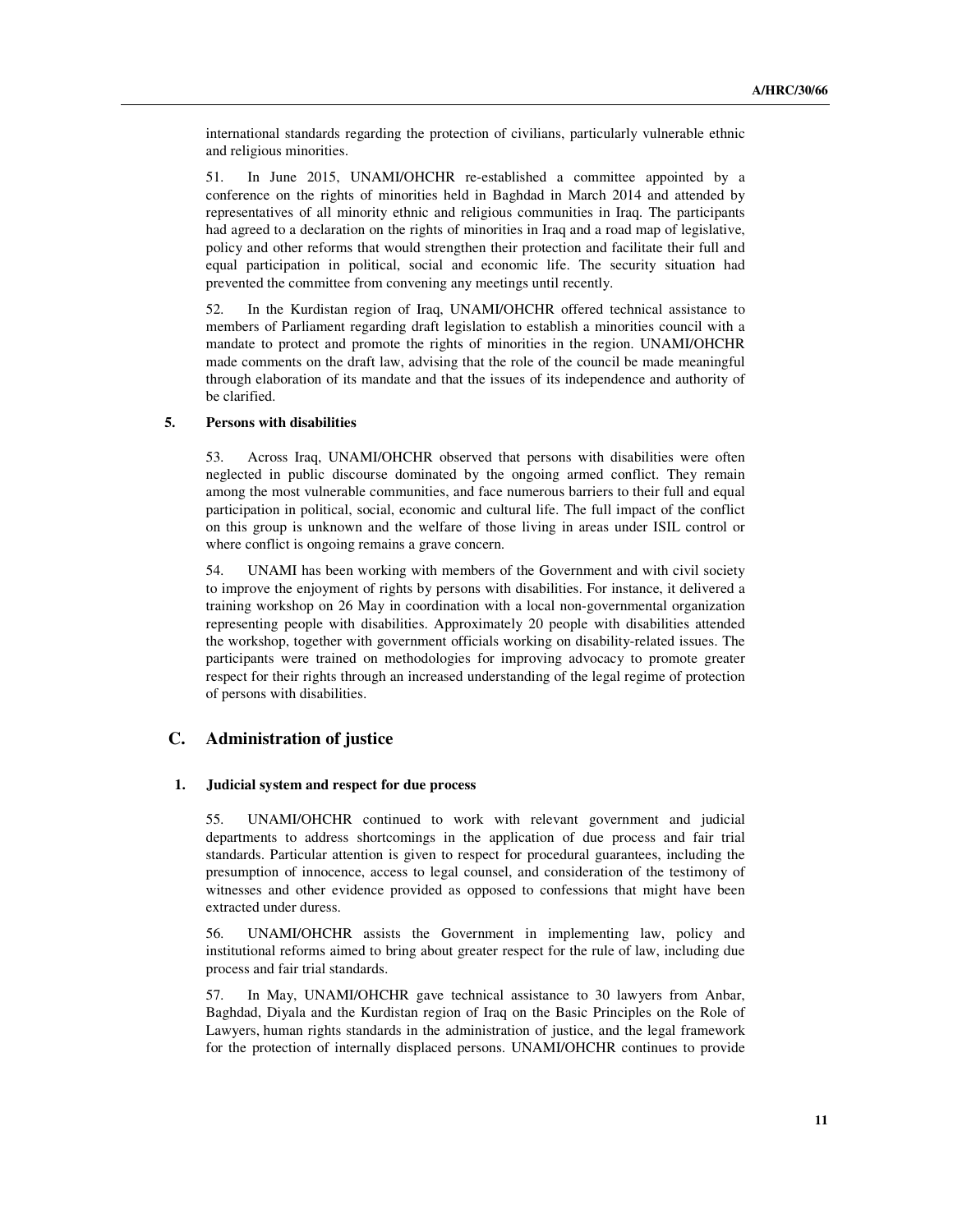capacity-building assistance to justice actors to strengthen the rule of law and respect for due process, and in this regard will implement a project to facilitate consultations with stakeholders and develop human rights and rule of law training curricula for civilian law enforcement and corrective services officials.

58. UNAMI/OHCHR also brought allegations of enforced disappearance to the attention of the Government. Multiple reports were received that individuals had been detained by Iraqi and Kurdish authorities, but their whereabouts had not been communicated to their families, detainees had not been informed of the charges against them, they had been denied access to legal representatives or were being held incommunicado. UNAMI/OHCHR engaged with the Minister of the Interior, the Minister for Defence, the Minister for Human Rights and the Minister for Justice to ascertain whether disappeared individuals had been detained by any Iraqi authorities and, if so, requested that they provide information on the whereabouts and condition of specified individuals, as well as on the status of any legal proceedings against them. In June 2015 the Government of Iraq responded to the queries of the Committee on Enforced Disappearances in relation to three cases.

### **2. Detention standards**

59. According to the Government, as at 14 April 2014, 27,843 persons were being held in detention centres and prisons administered by the Ministry of Justice. This number included 11,779 detained under the Anti-terrorism Law (both those awaiting trial and those convicted), 926 women and 181 juveniles.<sup>10</sup>

60. Where security conditions allow, UNAMI/OHCHR regularly visits detention centres and prisons under the authority of the Ministry of Justice. Although conditions of detention have improved, problems persist, including overcrowding, poor hygienic conditions and limited medical services in some facilities. UNAMI/OHCHR also noted a lack of specialized facilities to accommodate women and children, who are often held in cells in police stations. Children are often interned in adult facilities.

61. Through its monitoring, UNAMI/OHCHR notified the authorities responsible for detention facilities and the Ministry of Justice of issues of concern and cases requiring attention. It also made recommendations on improving conditions of detention to bring them into line with international standards. Owing to the security situation in the country and the transfer of prisoners and detainees to safe areas, detention centres and prisons have suffered serious overcrowding in already inadequate penitentiary infrastructure.

62. For instance, in early April, UNAMI/OHCHR visited the Basra Central Prison, where many individuals held for terrorism-related offences are detained. UNAMI met with the director to discuss compliance with due process standards, particularly the right of detainees to have access to a lawyer while in detention and facilitation of the right of the accused to prepare an adequate defence. The duties of prison officials and procedures that should be in place when faced with credible allegations of torture were also discussed. The director pointed out that, owing to transfers of detainees from other parts of Iraq, the facility hosted twice as many detainees than its maximum capacity. Similarly, the director of al-Hoot prison in Nassiyira pointed out the same problem in his facility.

63. Overcrowding was exacerbated by the lack of adequate resources for the judiciary to process cases in a timely and efficient manner.

 $\overline{a}$ 

<sup>&</sup>lt;sup>10</sup> The figures include detainees held in two federal prisons in the Kurdistan region of Iraq. The number of detainees held under the authority of the ministries of the Interior, Defence and Labour and Social Affairs is not known.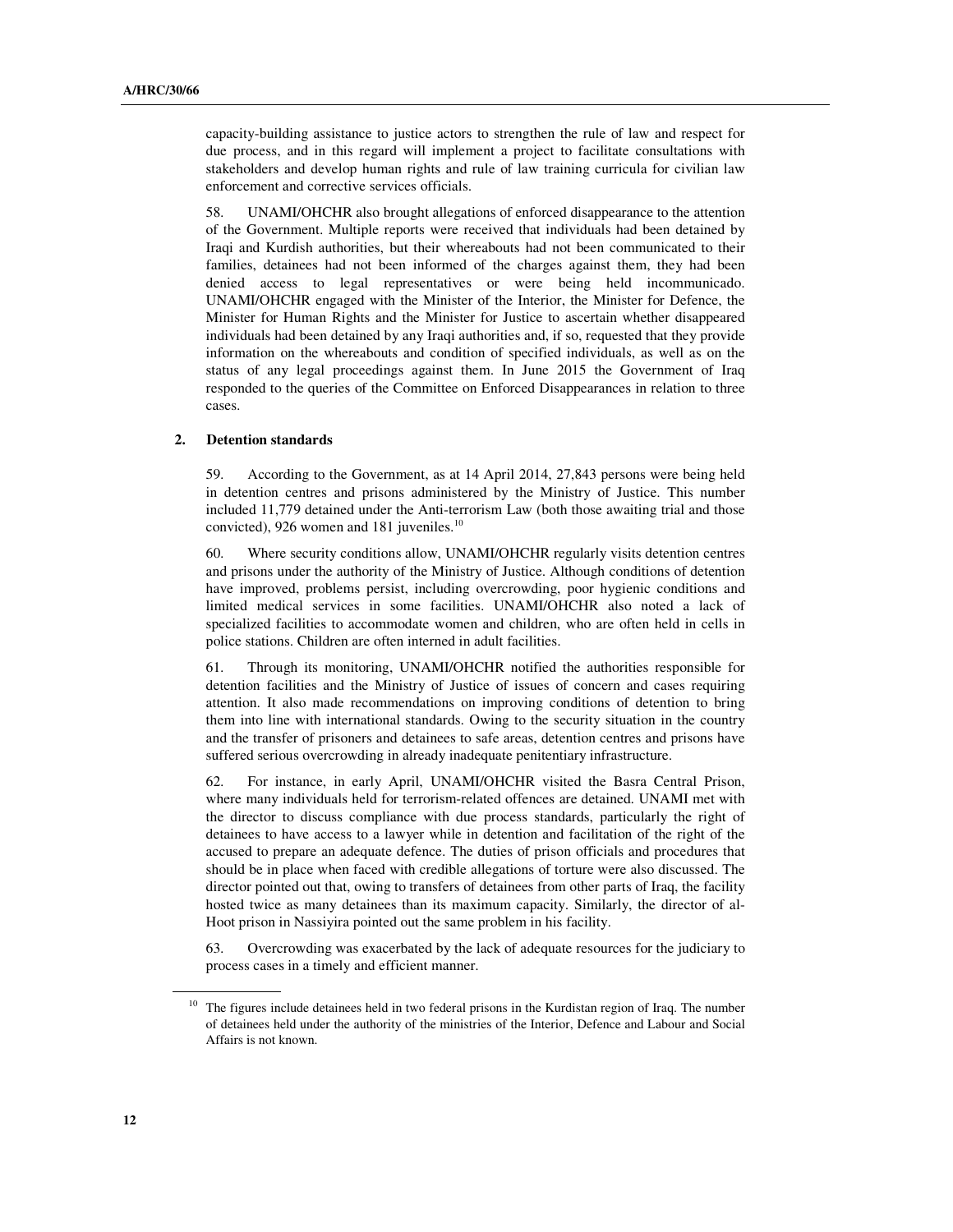64. On 14 April, UNAMI/OHCHR visited al-Rusafa detention facility in Baghdad and subsequently sent recommendations to the Ministry of Justice on improving the conditions of detention. In June, UNAMI/OHCHR visited several detention facilities in Zakho, Dohuk Governorate, and raised concerns with relevant authorities regarding the conditions of detention at an *Asayish* facility.

65. In late April, in coordination with the management of al-Ma'aqal Prison in Basra, UNAMI/OHCHR held a seminar where experts from the University of Basra delivered presentations on prison management, treatment of detainees, and their reintegration into society. The experts discussed, inter alia, international legal standards applicable to persons deprived of their liberty and comparative best practices in prison management that could be adopted in Iraq. The participants included judges, prosecutors, prison officials, lawyers, journalists and representatives of non-governmental organizations.

#### **3. Torture and other ill-treatment**

66. UNAMI/OHCHR received allegations from detainees and prisoners that they had been subjected to torture and other ill-treatment. Through direct trial monitoring, UNAMI/OHCHR noted that courts often relied on confessions as the sole or most significant evidence upon which convictions are based, even where the accused person has claimed that the confession was induced through torture.

67. UNAMI/OHCHR has advocated to the Government to ensure that any allegations of torture or other ill-treatment are promptly and properly investigated.

# **D. National institutions**

#### **1. National Human Rights Commissions**

68. UNAMI/OHCHR began to advocate for the establishment of an Iraqi High Commission for Human Rights in compliance with the Paris Principles in 2004. The Commission was established by law No. 53 of 2008.

69. UNAMI/OHCHR, in partnership with the United Nations Office for Project Services and the United Nations Development Programme (UNDP), in a project funded by the European Union, provided the Iraqi High Commission for Human Rights with support and technical advice. In May, UNAMI/OHCHR gave training courses to members of the Commission secretariat on the protection of civilians, State responsibility, accountability mechanisms and the role of the national human rights institution. In June, a training course was conducted on monitoring, investigating and reporting on human rights violations and abuses to more than 40 staff members of the Commission secretariat.

70. UNAMI/OHCHR, in partnership with UNDP, also supported the establishment and capacity-building of the Independent Board of Human Rights in the Kurdistan region of Iraq. UNAMI/OHCHR supported the creation of a database to facilitate informationgathering and analysis, and organized training courses on detention monitoring and the investigation and documentation of human rights violations.

71. On 3 November 2014, Iraq was reviewed for the second time by the Working Group on the Universal Periodic Review. A total of 91 States made 229 recommendations on improving the human rights situation, of which the Government accepted 175. UNAMI/OHCHR provided the Government with technical assistance in the preparation of its State report, and also trained members of non-governmental organizations to assist in with the preparation of their stakeholder submissions. UNAMI/OHCHR furthermore provided technical support to a coalition of 29 representatives of non-governmental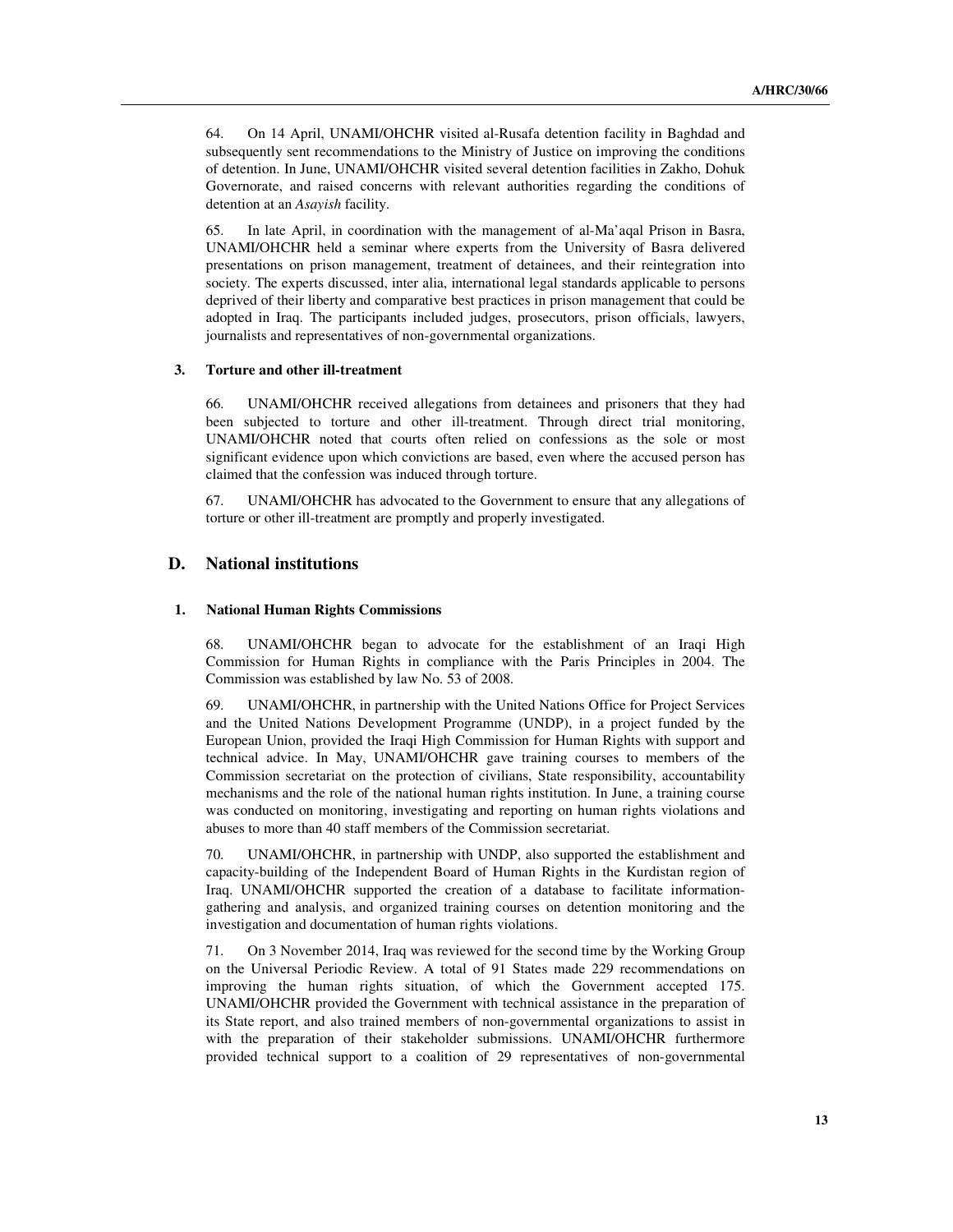organizations from all governorates of Iraq in preparation of their submission to the review. It also gave technical advice to Iraqi High Commission for Human Rights and the Independent Board of Human Rights on their joint submission, and assisted the United Nations country team in preparing its submission. UNAMI/OHCHR is working with the Government on the development of a second national plan of action on human rights to implement the recommendations accepted during the review.

## **2. Civil society actors**

72. UNAMI/OHCHR regularly liaises with civil society partners, human rights defenders and journalists. In mid-June, UNAMI/OHCHR organized capacity-building activities on human rights-based approaches to journalism for 18 journalists in Kirkuk. The activity sensitized participants on special considerations to take into account when reporting on human rights issues.

73. On 24 May, UNAMI/OHCHR met with the Chairperson of the non-governmental organization committee of the Basra Provincial Council and discussed how the ongoing armed conflict has been affecting the work of non-governmental organizations in the governorate. UNAMI provided advice on best practices for civil society organizations to work on protection of civilians and explored means of enhancing cooperation among the Council, non-governmental organizations and UNAMI/OHCHR.

74. Nineteen staff members of a Yezidi non-governmental organization were trained in June in Dohuk Governorate on human rights, humanitarian and protection principles, and monitoring and documenting violations. In addition, UNAMI/OHCHR provided technical assistance to non-governmental organizations in Basra on human rights standards, including the responsibility of State actors in relation to the protection and human rights of civilians.

# **E. Legal reform**

#### **1. Transitional justice**

75. UNAMI/OHCHR has been pursuing initiatives to promote community reconciliation. For instance, UNAMI/OHCHR engaged with Government actors in the de-Baathification process. It also offered technical advice on legislation to amend the current justice and accountability law, which mandates the investigation of individuals referred to it and different actions addressing individuals found to have been members of the Baath party.

76. UNAMI/OHCHR also embarked on a community reconciliation programme, which involves working in partnership with Iraqi non-governmental organizations to identify past human rights violations, and individuals and communities that have been affected by them, and to engage in a dialogue on processes and policies that would provide victims with justice, accountability and compensation or support.

### **2. Criminal laws**

77. In the context of the ongoing gross violations of human rights and serious violations of humanitarian law in Iraq, such as those committed by ISIL and associated armed groups, UNAMI/OHCHR has encouraged the authorities to pursue meaningful accountability, particularly for international crimes. At present, war crimes, crimes against humanity and genocide are not within the jurisdiction of the domestic courts. In the Kurdistan region of Iraq, UNAMI/OHCHR met with the Deputy Speaker and the Human Rights Committee of the Parliament to advocate for the inclusion of these crimes in regional legislation so that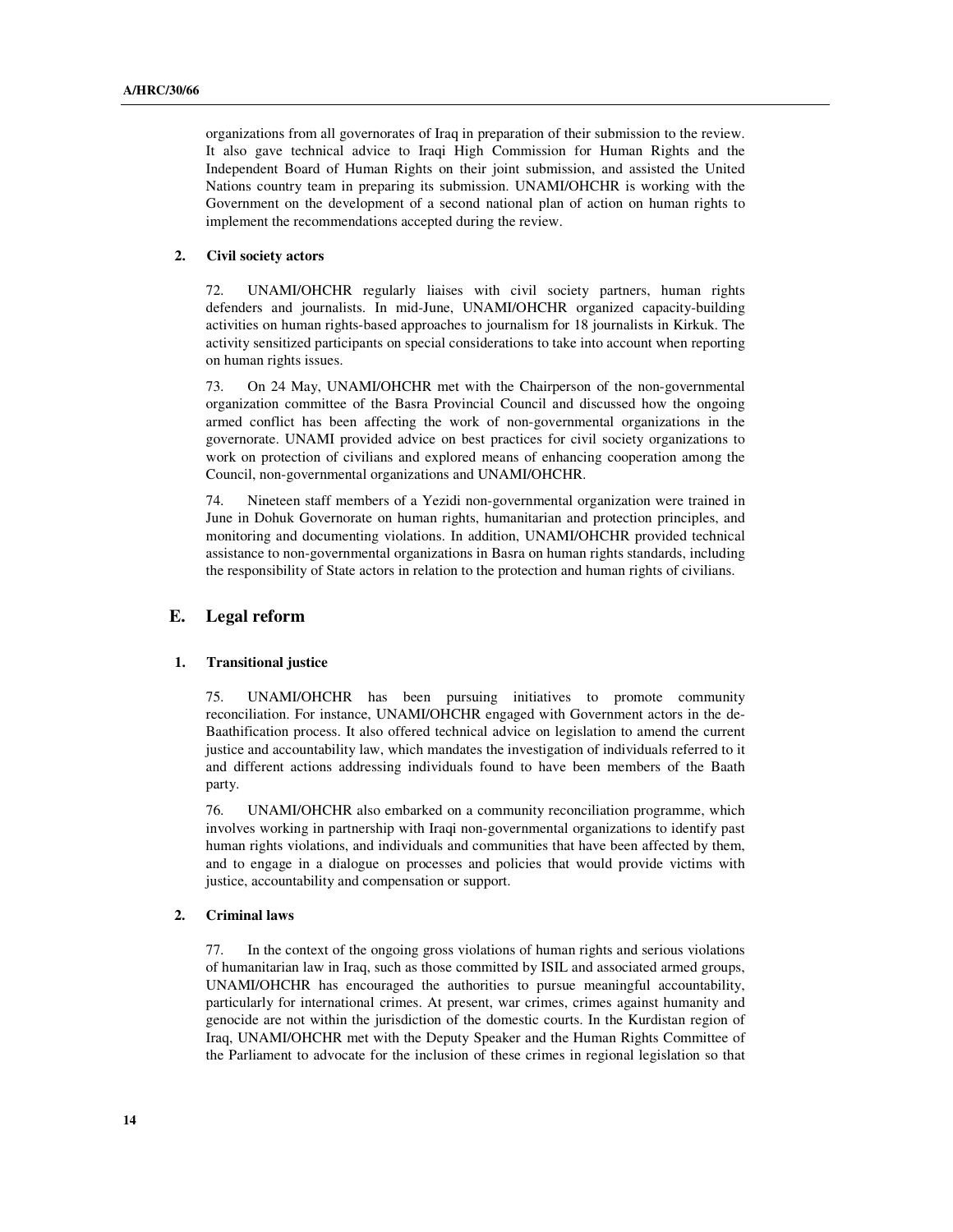perpetrators could be brought to justice in a manner that recognizes the true nature of such crimes. UNAMI/OHCHR also encouraged the Government of Iraq to accede to the Rome Statute of the International Criminal Court and to ratify Protocol to the Geneva Conventions relating to the Protection of Victims of Non-International Armed Conflicts. UNAMI/OHCHR conducted training with the Parliamentary Human Rights Committee on the protection of civilians and on international legal obligations with regard to accountability for the commission of international crimes.

#### **3. Anti-terrorism laws**

78. UNAMI/OHCHR has serious concerns concerning Anti-terrorism Law No. 13 of 2005 and its conformity with international human rights standards. UNAMI/OHCHR conducted advocacy with the Government of Iraq, the Parliamentary Human Rights Committee, law enforcement officials, the judiciary and non-governmental organizations on the need to amend the law to ensure it complies with international human rights standards. UNAMI/OHCHR has embarked on a technical cooperation project to study thoroughly the law and to propose amendments.

79. UNAMI/OHCHR will implement a number of projects involving consultations with stakeholders with a view to identifying gaps in the criminal system and drafting a comprehensive package of proposed law reforms, and to developing and advocating for a package of policies and approaches that will ensure respect and protection of human rights while countering terrorism.

80. UNAMI/OHCHR also has concerns regarding the anti-terrorism law of the Kurdistan region of Iraq and its lack of conformity with international human rights standards. $11$ 

81. UNAMI/OHCHR extensively engaged with the authorities in the Kurdistan region of Iraq on the law, and urged that it be brought into conformity with international human rights standards. UNAMI also met with al-Shura Council and the Human Rights Committee of the Kurdistan Parliament to reiterate this position.

#### **4. Death penalty**

ı

82. The Government of Iraq continues to implement the death penalty despite repeated calls, including those of the Secretary-General and the United Nations High Commissioner for Human Rights, to implement a moratorium on the death penalty with a view to its abolition, in accordance with relevant resolutions of the General Assembly.

83. While officially no executions have been carried out in Iraq in 2015, UNAMI/OHCHR received reports that four individuals were executed in March in al-Hoot prison in Nassiriyah. UNAMI/OHCHR informed the Government that lack of transparency in the application of the death penalty constitutes a violation of the State's international legal obligations with regard to due process and transparency.

84. UNAMI/OHCHR also intervened with several government officials with regard to a number of cases where individuals (including two foreign nationals) were sentenced to death for crimes allegedly committed while juveniles, urging their execution be immediately stayed and their ages be properly determined, whereupon the verdicts should be set aside and the individuals in question be retried in accordance with standards applicable to juveniles.

<sup>&</sup>lt;sup>11</sup> For instance, see Human Rights Committee, communication No. 1110/2002 (CCPR/C/82/D/1110/2002)*,* para. 5.2.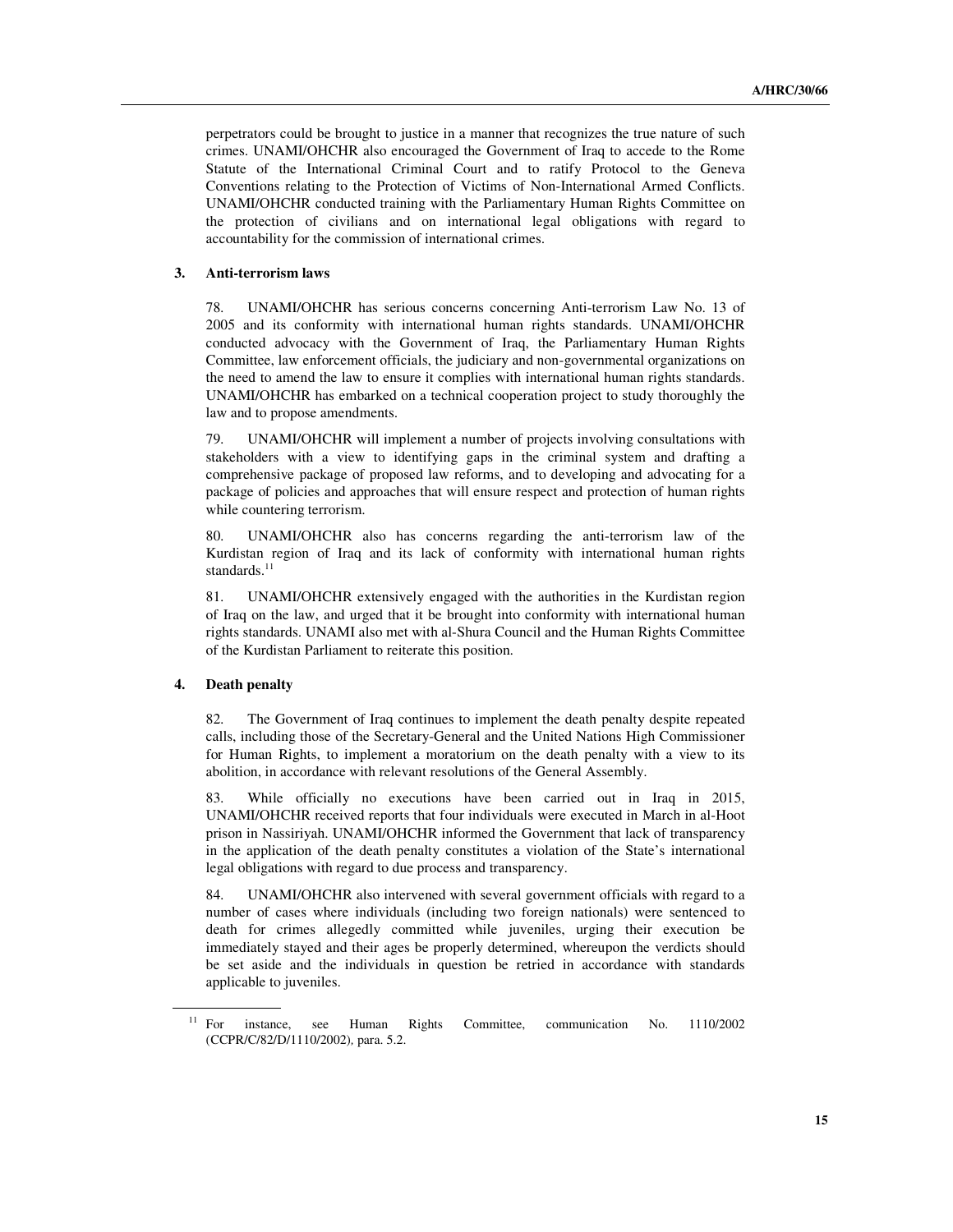85. The Kurdistan Regional Government continues to apply an unofficial moratorium to the death penalty. No executions have taken place in 2015. UNAMI continues to encourage Kurdish authorities to formalize the moratorium by abolishing the death penalty in law.

# **IV. Conclusions**

86. **The human rights situation in Iraq remains alarming in the light of violations and abuses committed by ISIL and associated groups. The non-international armed conflict and acts of terrorism continue to inflict tremendous suffering on civilians. ISIL continued to target members of different ethnic and religious communities, intentionally subjecting them to a range of abuses and violations of international human rights and humanitarian law.** 

87. **The ability of women to enjoy the full range of human rights has deteriorated considerably with the ongoing armed conflict. Children suffer from violence and trauma, and bear the brunt of displacement. From 1 January 2014 to 31 May 2015, UNAMI/OHCHR recorded at least 15,612 civilians killed, 30,502 others wounded and at least 3 million persons displaced as a result of the non-international armed conflict in Iraq.** 

88. **UNAMI/ OHCHR continued to monitor and report on the human rights situation and repeatedly called upon all armed groups to comply strictly with applicable international humanitarian and human rights law, and to take all feasible precautions to spare civilians from the effects of hostilities. UNAMI/OHCHR issued joint reports on the human rights situation in Iraq and provided technical support to duty bearers and stakeholders in addressing protection concerns.** 

89. **UNAMI/OHCHR continued to provide training and capacity development to relevant ministries and parliamentary committees, the Iraqi High Commission for Human Rights and various civil society actors.** 

90. **In response to the current crisis and its effects, UNAMI/OHCHR dedicated considerable efforts to promoting and protecting human rights and the rule of law through a three-fold project. UNAMI/OHCHR will develop studies of legislation and policies with a view to submitting proposals on judicial, legal and institutional reforms to the relevant authorities.** 

91. **UNAMI/OHCHR will assist the Government of Iraq in comprehensively reviewing criminal justice laws and policies, including Anti-terrorism Law No. 13 of 2005, to ensure compliance with international human rights standards, including with regard to the rights of due process and fair trial standards, and to introduce amendments to the Criminal Code and other relevant laws to grant domestic courts jurisdiction over international crimes committed in Iraq.** 

92. **UNAMI/OHCHR will advise the Government in undertaking administrative and institutional reforms to ensure that the police forces and all officials engaged in law enforcement and the administration of justice comply with the obligations of Iraq under its Constitution and under international human rights law, including with regard to persons detained in relation to terrorism.** 

93. **In addition, strengthening the legal framework for the protection against gender-based violence continues to be a priority. UNAMI/OHCHR will assist the Government in addressing legal gaps in the protection of women, in compliance with international human rights law, and, in particular, in ensuring that the national strategy on combating violence against women is fully implemented.**